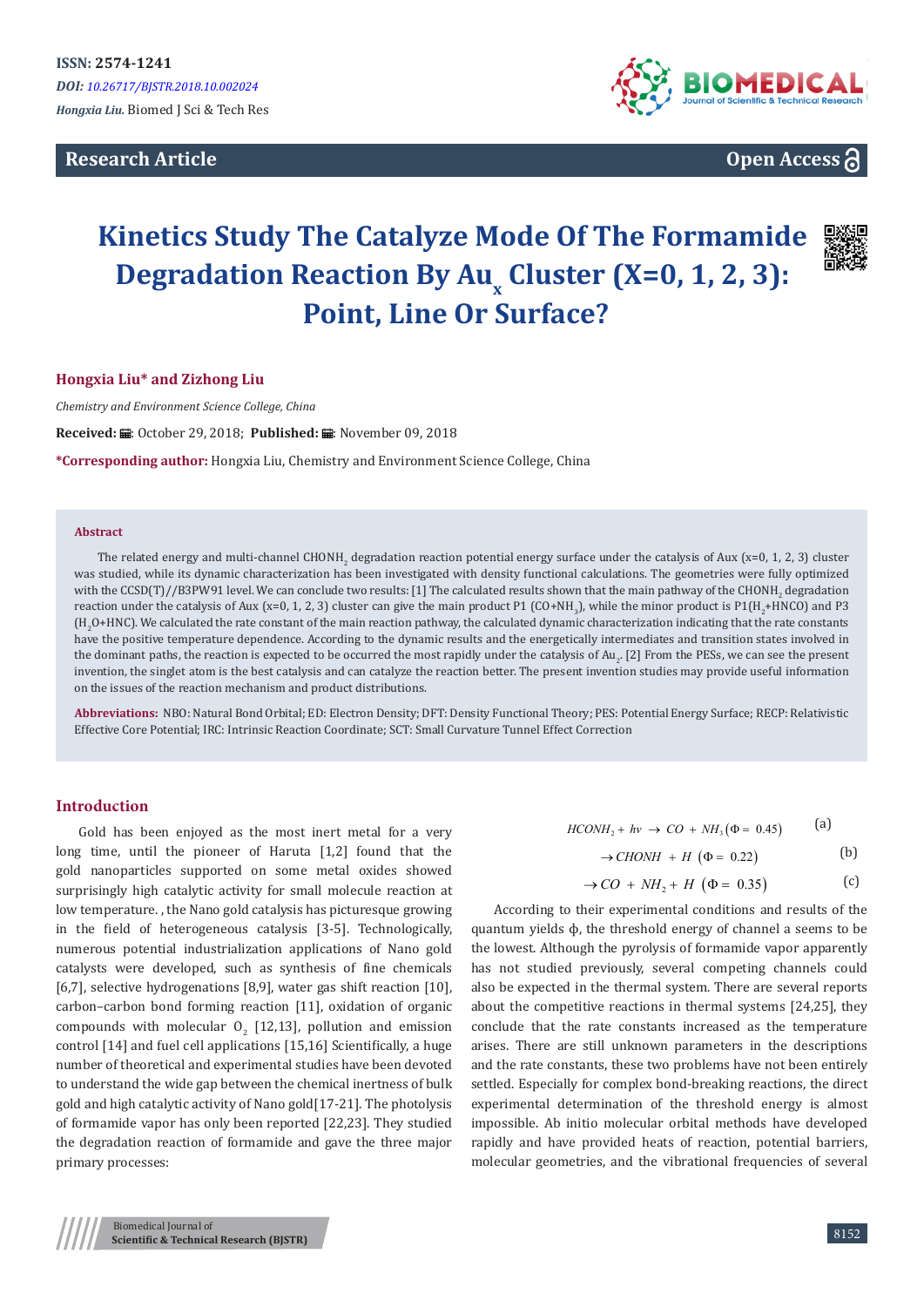intermediates and transition states. This valuable information can shed light on reaction mechanisms, and ab initio calculations have been applied to several unimolecular reactions. For complex bond-breaking reactions, information about the transition states is required to test the experimental results.

In the past two decades, the power of computational hardware, software gradually increased and therefore theoretical calculations became more and more popular and important to investigate structures, stabilities and activities of catalysts. calculation relies only on the electron density, which significantly decreases the computational complexities. It becomes an increasingly powerful and useful tool to evaluate various systems, predict catalytic activities, and provide enough accuracy to be compared to experimental data [26]. So far, DFT calculation was widely used to investigate the mechanism of gold catalysis and provide fundamental physical insights into gold catalysis [17,27-28]. For example, selfconsistent density functional calculations showing that an isolated  $Au_{10}$  cluster should be able to catalyze the CO oxidation reaction even below room temperature and to use calculations can analyze the origin of this effect and suggest that the extraordinary reactivity can be traced back to special reaction geometries available at small particles in combination with an enhanced ability of low coordinated gold atoms to interact with molecules from the surroundings [17,18]. Based on the molecular orbital analysis and the DFT calculations, we have discussed the redistribution of in various bonding and antibonding orbitals and the energy of hyper conjugative interaction stabilization energy (E(2)) which have been calculated by natural bond orbital (NBO)[29] analysis using DFT method to give clear evidence of stabilization originating from the hyperconjugation of various intramolecular interactions. The calculations are valuable for providing a reliable insight into the molecular properties.

In this work, we will give a brief review of theoretical investigations on  $\tt{CHONH}_{2}$  degradation reaction catalyzed by  ${\rm Au}_{\rm x}$  (x=0, 1, 2, 3) cluster, since most of the reviews focused on experimental results and the reviews of theoretical work were relatively rare. No major products are given and there is no available information on product channels, product distributions, and the reaction mechanism in the experiment. Considering the potential importance and the rather limited information, we carry out a detailed theoretical study on the potential energy surface (PES) of the  $\tt{CHONH}_2$  degradation reaction to

a) Provide the elaborated addition channels on the CHONH<sub>2</sub> degradation reaction PESs;

b) Give a deep insight into the mechanism of  $CHONH<sub>2</sub>$ degradation reactions;

c) Calculate the rate constant of the H-abstraction. We hope our work will provide some valuable fundamental insights into title reaction.

# **Computational Details**

All Au clusters and  $CHONH<sub>2</sub>$  molecule calculations are carried out using the Gaussian 09 program packages [30]. The geometries of all the stationaries are optimized using the hybrid density functional B3PW91 method [31]. As is known, full electron calculations for Au atom consume too much time, so it is necessary to introduce the relativistic effective core potential (RECP) to describe the inner core electrons. The  $5s<sup>2</sup>5p<sup>6</sup>5d<sup>10</sup>6s<sup>1</sup>$  outermost valence electrons of the Au atom are described through the Lanl2dz base set [32, 33]. In order to obtain more reliable energetic data, higher level single-point energy calculations are performed at the multi-coefficient correlation method based on quadratic configuration interaction with single and double excitations (CCSD(T)) [34-38] by using the B3PW91 optimized geometries. To confirm that the transition states connect designated intermediates or products, intrinsic reaction coordinate (IRC) calculation is carried out at the B3PW91 level. Moreover, the CCSD(T) single-point energies with ZPE corrections are used in the following discussions.

NBO method [39] is performed to study orbital interactions supported by Gaussian 09 program. The localized orbital interactions, involved in non-covalent interactions, are quantified using second order perturbation theory, in which the secondorder energy (E(2)) was used to measure the interaction strengths. We use the Arrhenius formula to calculate the rate constant. The rate constant of the rate-controlling step along the main reaction channel was calculated among the temperature range  $200 \sim 2000$ K, which considers the small curvature tunnel effect correction (SCT) [40,41].

# **Results and Discussions**

For our convenient discussion, the energy of reactants R is set to be zero for reference. By means of the transition states and their connected isomers or products, a schematic potential energy surface (PES) of the most relevant reaction pathways is described for the CHONH<sub>2</sub> degradation reaction catalyzed by Au<sub>x</sub> (x=0, 1, 2, 3) cluster and the optimized structures of the important stationary points are plotted in (Figure 1).

**Table 1:** Calculated enthalpies of formation (DH/kcal mol<sup>-1</sup>) according to eqn (1) for the adsorption CHONH<sub>2</sub>+Au<sub>x</sub>(x=0, 1, 2, 3 and 8) compounds.

| A                           | $CHONH2+Au0$ | CHONH <sub>2</sub> +Au <sub>2</sub> |                |         | $CHONH2+Au2$   |                | CHONH <sub>2</sub> +Au <sub>2</sub> |                |         | $CHONH2+Auo$   |
|-----------------------------|--------------|-------------------------------------|----------------|---------|----------------|----------------|-------------------------------------|----------------|---------|----------------|
|                             |              | R1                                  | R <sub>2</sub> | R1      | R <sub>2</sub> | R <sub>3</sub> | R1                                  | R <sub>2</sub> | R1      | R <sub>2</sub> |
| $DH/kcal$ mol <sup>-1</sup> |              | $-71.4$                             |                | $-63.5$ | $-43.4$        |                | $-19.6$                             | $-33.2$        | $-33.6$ |                |

8153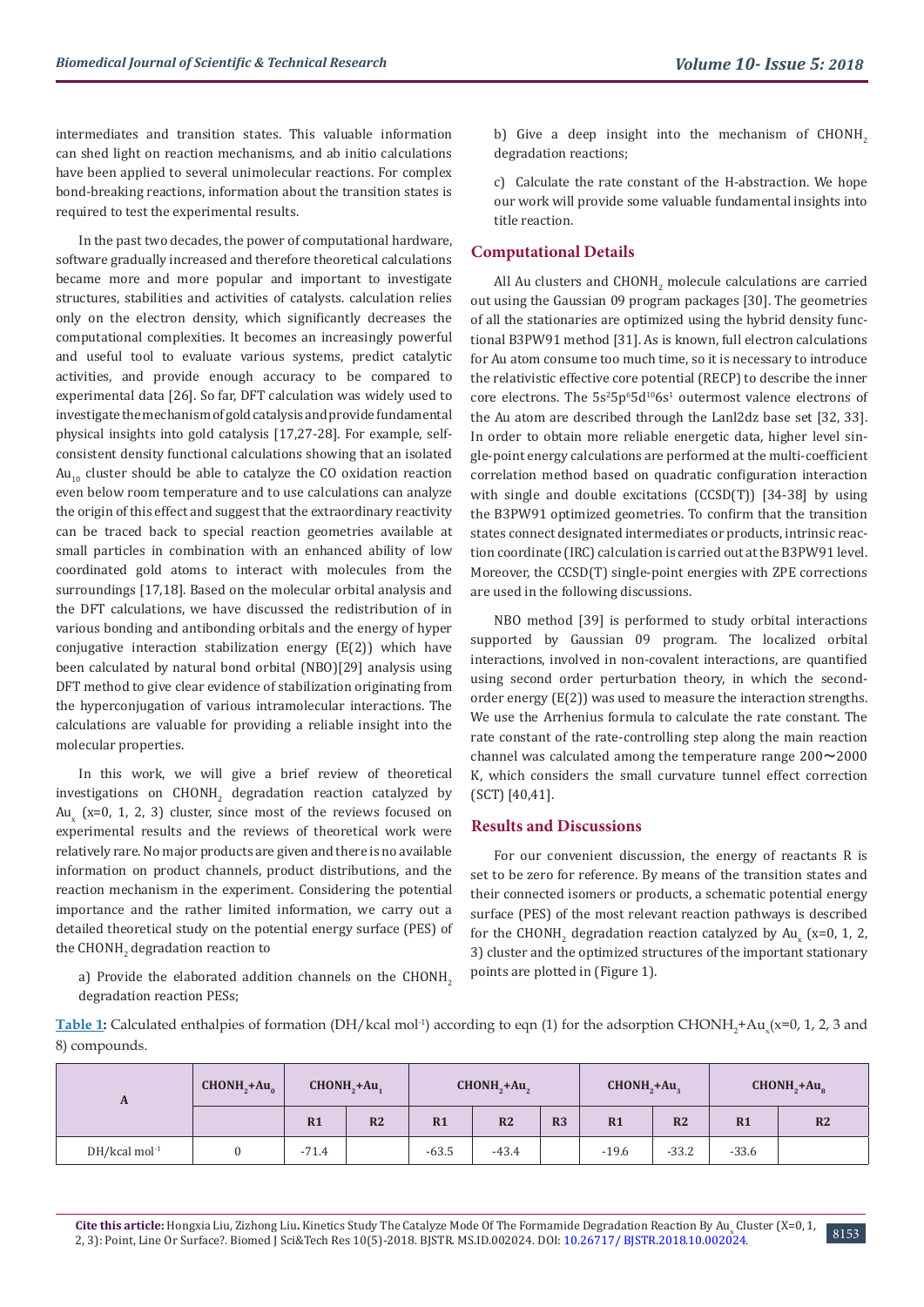# **CHONH2 Degradation Reaction by Gold Cluster**

# **The Related Energy**

Data on formation enthalpies constitute an excellent means to establish whether theoretically predicted phases are likely to be stable, and such data may serve as a guide to evaluate possible reaction routes. For the exploration of the thermodynamic feasibility of accessing these compounds from the elements (eq. (1)) we have also computed the total energies for  $CHONH_2 + Au_x$  $(x=0, 1, 2, 3)$  in their ground state structures with full geometry optimization. The adsorption enthalpies for  $CHONH_2 + Au_x$  (x=0, 1, 2, 3) were calculated from the difference in the total energy which are summarized in Table 1. The results establish unambiguously that (eq. (1)) expresses endothermic process for  $\mathtt{CHONH}_2$  +  $\mathtt{Au}_{\mathrm{x}}$ (x=0, 1, 2, 3) reaction.

$$
CHONH_2 + Au_x(x=0, 1, 2, 3) \rightarrow R \ (CHONH_2 + Au_x(x=0, 1, 2, 3) \tag{1}
$$

The formation energy for the prototypical  $CHONH_2$  +Au<sub>1</sub> are -71.4 and -63.5 kcal/mol respectively, indicating that  $\text{CHONH}_{2}$ + $\text{Au}_{1}$ is a thermodynamically stable phase at ambient conditions. This has already been established by a series of experimental and theoretical studies. Our estimated large positive values for the enthalpy of formation for the  $\text{CHONH}_{2}\text{+Au}_{1}$  series also suggest that it might be possible to degradation compounds by singlet Au catalyst.

#### **Reaction Potential Energy Surface**

A schematic potential energy surface of the CHONH<sub>2</sub> degradation reaction obtained at the CCSD(T)//B3PW91 + ZPE level is plotted in Figure 1a. On the PES for the  $CHONH_{2}$  degradation reaction, 1,2-hydrogen-abstraction along with the cleavage of C-N bond can give product P1 (NH<sub>3</sub>+CO) via the transition state TSRP1. While  $\mathtt{CHONH}_2$  also can degradation reaction by other two channels with the barrier TSRP2, TSRa and TSab. In view of the four barriers, it is impossible to overcome the barrier height for these four transition states which the energy barrier is too high. According to the PES in Figure 1a, there are two one-step and one two-steps degradation reaction channels which are the possible reaction pathways. From

the kinetics, the pathway form P3 is more competitive. It needs to overcome the barrier height 71.7 kcal/mol and 40.9 kcal/mol lower than TSRP1 (80.0 kcal/mol) and TSRP2 (93.7 kcal/mol) about 8.3 kcal/mol and 22.0 kcal/mol. Meanwhile, the channel of forming P1 is one-step reaction pathway which is more feasible than two-steps reaction pathway. While from the thermodynamics, the energy of product P1 (5.4 kcal/mol) is lower than P2 and P3 by 10.2 kcal/ mol and 25.4 kcal/mol, respectively. Obviously, the formation of P1 is more favorable whatever in kinetics and in thermodynamics. The degradation reaction channel can be described as:

Path 1a : R 
$$
\rightarrow
$$
 P1 (NH<sub>3</sub>+CO)  
Path 2a : R  $\rightarrow$  P2 (H<sub>2</sub>+HNCO)  
Path 3a : R  $\rightarrow$  a  $\rightarrow$  b  $\rightarrow$  P3 (HNC + H<sub>2</sub>O)

While from the real condition, the most feasible reaction channel is hard to occur and degrade. How to degrade formamide in industrial wastewater has been one of the problems for environmental workers. In this work, we used the Au cluster to catalysis the  $CHONH<sub>2</sub>$  degradation reaction. Seen from (Figure 1), and compared to the  $CHONH<sub>2</sub>$  degradation reaction, the CHONH<sub>2</sub>+ Au<sub>x</sub> (x=0, 1, 2, 3) reaction mechanism is the same and the formation of P1 is all more favorable whatever in kinetics and in thermodynamics. The energy barrier of the transition state TSRP1 is 80.0 kcal/mol, 31.6 kcal/mol, 23.9 kcal/mol and 55.0 kcal/mol respectively which catalyzed by  ${\rm Au}_{_{\rm X}}$  (x=0, 1, 2, 3). From a kinetic perspective, the barrier of degradation reaction is the lowest when x =2. On the other hand, from the thermodynamic perspective, the degradation reaction can give off the most heat when x=1. It is shown that the energy variation of the transition state is consistent with the DE variation. However, because the inconsistency between kinetic and thermodynamic conclusions, it is difficult to determine which is the probable value of x in the formamide degradation reaction catalyzed by  $Au_{x}$  (x=0, 1, 2, 3) at different temperature solely based on energies. To provide the exact x value of formamide degradation reaction catalyzed by  ${\rm Au}_{\rm x}$  (x=0, 1, 2, 3), there is need to perform kinetic calculations.



Cite this article: Hongxia Liu, Zizhong Liu. Kinetics Study The Catalyze Mode Of The Formamide Degradation Reaction By Au<sub>x</sub> Cluster (X=0, 1,<br>Club that the Catalogue of The March 2007, 2007, 2008, 2007, 2008, 2008, 2009, 2 2, 3): Point, Line Or Surface?. Biomed J Sci&Tech Res 10(5)-2018. BJSTR. MS.ID.002024. DOI: [10.26717/ BJSTR.2018.10.002024](http://dx.doi.org/10.26717/BJSTR.2018.10.002024)[.](http://dx.doi.org/10.26717/BJSTR.2018.10.001999) 8154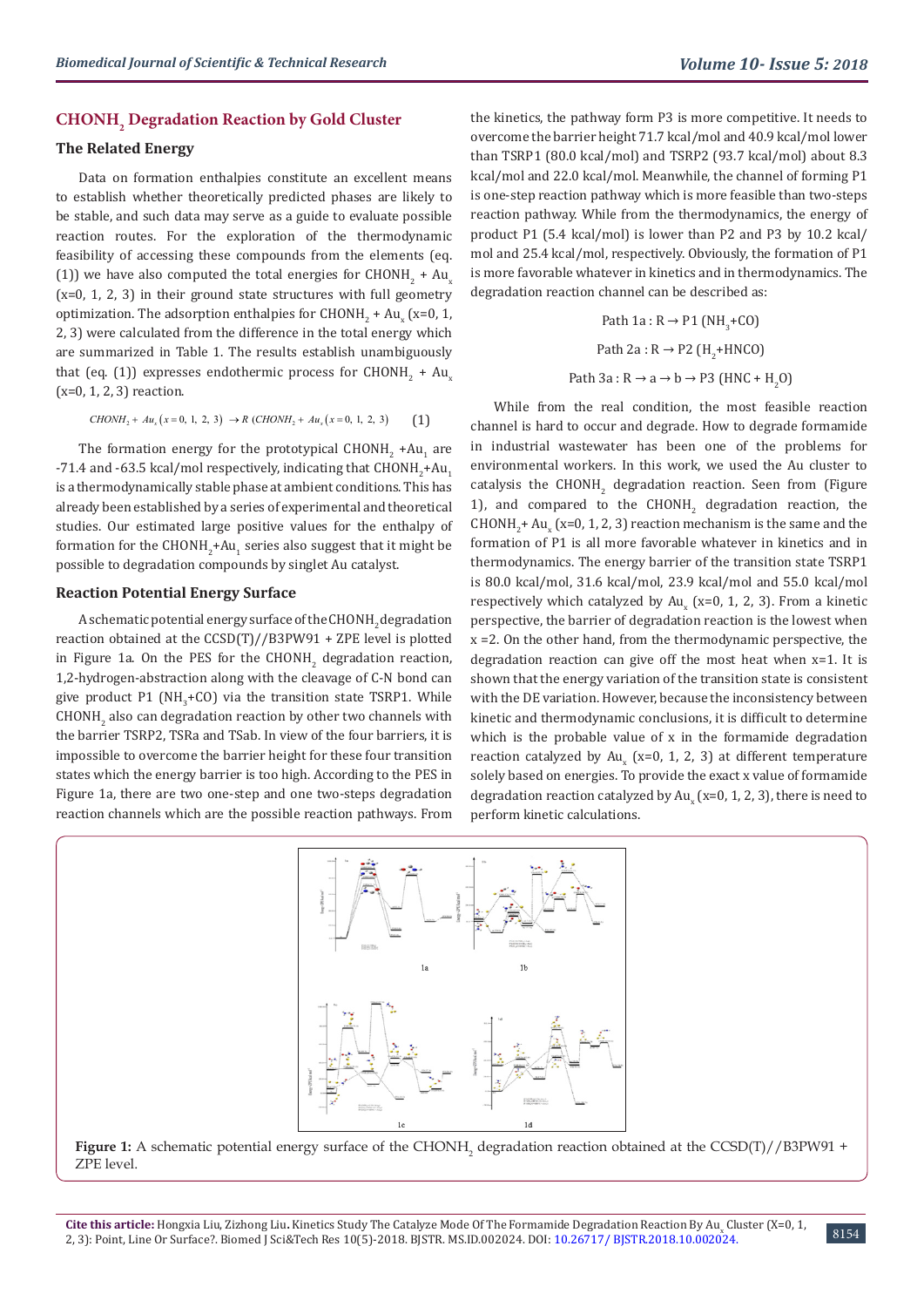In summary, starting from Reactant N  $H_2$ CHO, we have found three possible reaction channels (Paths  $1 \sim 3$ ). All the intermediates and transition states of paths (Paths  $1 \sim 3$ ) proceeding lie above the reactant R at the CCSD(T)//B3PW91 level, therefore, (Paths  $1 \sim 3$ ) leading to P1 (NH<sub>3</sub>+CO), P2 (f + HNCO), and P3 (HNC + H<sub>2</sub>O) are much less competitive at normal temperature. Of these three unfeasible paths, we used the Au cluster to catalysis the CHONH<sub>2</sub> degradation reaction. We found Path 1 which forms product P1  $(NH_3+CO)$  is all more favorable whatever in kinetics and in thermodynamics. The relative energy of TSRP1 which catalyzed by  ${\rm Au}_{_{\rm X}}$  (x=0, 1, 2, and 3) cluster lies 80.0 kcal/mol, 31.6 kcal/mol, 30.9 kcal/mol, and 55.0 kcal/mol; while thermodynamically, the formation of P1 is more favorable by 5.4 kcal/mol, -23.8 kcal/mol, -8.5 kcal/mol, and -20.7 kcal/mol. Thus, we predict that the actual yield of the product P1 may depend on the catalyst in the experiment. Therefore, as reflected in the final product distributions, we predict that (1) a total of three kinds of products P1 (NH $_3^{\circ}$ +CO), P2 (H $_2^{\circ}$ +HNCO), and P3 (HNC +  $H_2O$ ) should be observed; (2) the major product should be P1 (NH<sub>3</sub>+CO), while P2 (H<sub>2</sub>+HNCO) and P3 (HNC + H<sub>2</sub>O) are the less competitive products; (3) from the thermodynamic perspective, the degradation reaction can give off the most heat when  $x=1$ ; (4) from a kinetic perspective, the barrier of degradation reaction is the most lowest when the x is equal to 2. Since there is lack of product information in experiment, we hope our present calculation may represent a useful model for understanding the mechanism and provide valuable information for further identification of the product distributions for the title reaction, which is experimentally unknown.

#### **NBO Analysis**

The natural bond orbital (NBO) were calculated in order to understand various second-order interactions between the filled orbital of one subsystem and vacant orbital of another subsystem, which is a measure of the intermolecular delocalization or hyperconjugation. NBO analysis provides the most accurate possible "natural Lewis structure" picture of "*j*" because all orbital details are mathematically chosen to include the highest possible percentage of the electron density. A useful aspect of the NBO method is that it gives information about interactions of both filled and virtual orbital spaces that could enhance the analysis of intra-inter molecular interactions. The second-order Fock-matrix was carried out to evaluate the donor acceptor interactions in the NBO basis. The interactions result in a loss of occupancy from the localized NBO of the idealized Lewis structure into an empty non-Lewis orbital. For each donor (i) and acceptor (*j*) the stabilization energy (*E2*) associated with the delocalization i/j is determined as:

$$
E(2) = \Delta E_{ij} = q_i \frac{F^2(i, j)}{\varepsilon_j - \varepsilon_i}
$$

where  $\mathbf{q}_i$  denotes the occupancy of donor orbital,  $\mathbf{F}_{(i,j)}$  represents the off-diagonal NBO Fock matrix element and  $\mathbf{\mathcal{E}_{i}^{}}$  and  $\mathbf{\mathcal{E}_{j}^{}}$  are orbital energies (diagonal elements), respectively. In NBO analysis large E(2) value shows the intensive interaction between electron donors and electron-acceptors and greater the extent of conjugation of the whole system, the possible intensive interactions are given in Table

2. The second-order perturbation theory analysis of Fock matrix in NBO basis shows strong intramolecular hyper-conjugative interactions of p electrons.

**Table 2a:** Second order perturbation theory analysis of Fock matrix in NBO basis of CHONH<sub>2</sub>

| Donor(i)               | Acceptor (j) | $E(2)^a$ kJ/mol) | $E(j)$ - $E(i)^b$<br>(a.u.) | $F(i, j)^c$ (a.u.) |
|------------------------|--------------|------------------|-----------------------------|--------------------|
| $LP(1) 0$ <sub>3</sub> | $BD*C1-H$    | 22.91            | 0.60                        | 0.106              |
| $LP(1) 0$ ,            | $BD^*C1-N$   | 23.97            | 0.72                        | 0.119              |
| $aLP(1) N_A$           | $BD*C1-0$    | 60.14            | 0.29                        | 0.118              |

a E(2) means energy of hyper conjugative interaction (stabilization energy).

b Energy difference between donor and acceptor i and j NBO orbitals.

 $F(i, j)$  is the fork matrix element between i and j NBO orbitals.

**Table 2b:** Second order perturbation theory analysis of Fock matrix in NBO basis of  $CHONH_2^+Au_1$ .

| Donor(i)               | Acceptor (j)           | $E(2)^a$ kJ/mol) | $E(j)$ - $E(i)$ <sup>b</sup><br>(a.u.) | $F(i, j)^c$ (a.u.) |
|------------------------|------------------------|------------------|----------------------------------------|--------------------|
| $LP(1) 0$ <sub>3</sub> | $Lp$ <sup>*</sup> $c1$ | 86.31            | 0.16                                   | 0.163              |
| $LP(1)$ $O4$           | $Lp$ * $c1$            | 86.90            | 0.13                                   | 0.150              |

a E(2) means energy of hyper conjugative interaction (stabilization energy).

b Energy difference between donor and acceptor i and j NBO orbitals.

 $F(i, j)$  is the fork matrix element between i and j NBO orbitals.

**Table 2c:** Second order perturbation theory analysis of Fock matrix in NBO basis of CHON $\rm H_2^+Au_2^+$ 

| Donor(i)    | Acceptor (j) | $E(2)^a$ kJ/mol) | $E(j)$ - $E(i)$ <sup>b</sup><br>(a.u.) | $F(i, j)^c$ (a.u.) |
|-------------|--------------|------------------|----------------------------------------|--------------------|
| $LP(1) 0$ , | $BD*C1-N$    | 10.84            | 0.62                                   | 0.107              |
| LP(1) 0     | $BD*C1-N$ .  | 17.08            | 0.56                                   | 0.126              |

a E(2) means energy of hyper conjugative interaction (stabilization energy).

b Energy difference between donor and acceptor i and j NBO orbitals.

 $F(i, j)$  is the fork matrix element between i and j NBO orbitals.

**Table 2d:** Second order perturbation theory analysis of Fock matrix in NBO basis of  $CHONH_2^+Au_3^+$ 

| Donor(i)     | Acceptor (j) | $E(2)a$ kJ/mol) | $E(j)$ - $E(i)^b$<br>(a.u.) | $F(i, j)^c$ (a.u.) |
|--------------|--------------|-----------------|-----------------------------|--------------------|
| $LP(1)N_6$   | $BD^*C$      | 86.23           | 0.13                        | 0.148              |
| $LP(1)$ $Oo$ | $BD^*C$      | 79.98           | 0.16                        | 0.160              |

a E(2) means energy of hyper conjugative interaction (stabilization energy).

b Energy difference between donor and acceptor i and j NBO orbitals.

 $F(i, j)$  is the fork matrix element between i and j NBO orbitals.

8155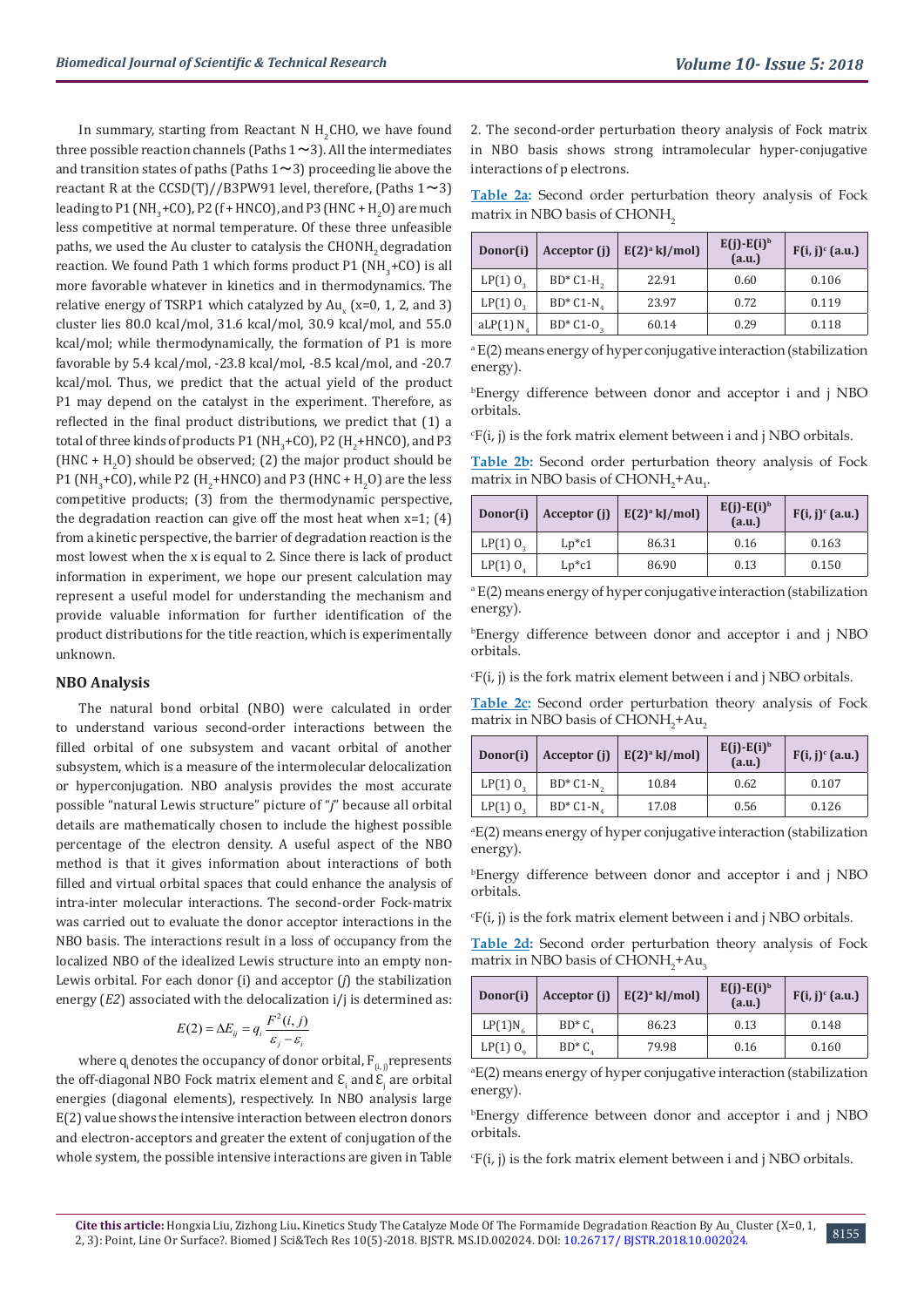In Table 2, the perturbation energies of significant donor acceptor interactions are present.  $(1)$  In CHONH<sub>2</sub>, the interactions between the LP (1) N4 and the anti-bonding of C1-O3 have the highest E(2) value around  $60.14$  kJ/mol; (2) In CHONH<sub>2</sub> +Au1, the interactions between the LP (1) N4 and the anti-bonding of C1 have the highest E(2) value around 86.90 kJ/mol. The other significant interactions giving stronger stabilization energy value of 86.31 kJ/ mol to the structure are the interactions between LP (1) O3 and LP\* (1) C1; (3) In CHONH<sub>2</sub> +Au<sub>2</sub>, the interactions between the LP (2) O3 and the anti-bonding of C1–N4 have the highest E(2) value around  $17.08$  kJ/mol; (4) In CHONH<sub>2</sub> +Au3, the interactions between the LP (1) N6 and the anti-bonding of C4 have the highest E(2) value around 86.23 kJ/mol. The other significant interactions giving stronger stabilization energy value of 79.98 kJ/mol to the structure are the interactions between LP (3) O9 and LP\* (1) C4. Simultaneously, substantial overlaps (Figure 2) of interaction orbitals are reduced along with the decrements of E(2)s. The intermolecular electron transfer occurs from the lone pairs of oxygen atom to the antibonding orbitals of C–N bond, which can well explain the breaking of C–N bond easily. Comparing with C–H and N–H bonds et.al, partial orbital interactions between C and N in  $CHONH_2$  +Au<sub>2</sub> is weaker. Overall, the E(2)s in Table 2 indicates that the C–N bond in  $CHONH<sub>2</sub> + Au<sub>2</sub>$  is weaker than those in  $CHONH<sub>2</sub> + Au<sub>x</sub>$  (x=0, 1, 3) to some degree. This result is well consistent with kinetic parameters obtained among reaction Path 1 in above reaction potential energy surface analyses (Figure 3).



**Figure 2:** Substantial overlaps of interaction orbitals of the CHONH<sub>2</sub>+Aux(x=0, 1, 2, 3)→ P1 (NH<sub>3</sub>+CO+Au<sub>x</sub>(x=0, 1, 2, 3))



**Kinetics:** In this section, we performed the dynamic calculation for the degradation reaction  $CHONH_2 + Au_x$  (x=0, 1, 2, 3). The calculation of the thermodynamic functions H and S at B3PW91 level was used for obtaining the rate constant results of the dominant channel in the  $200 \sim 2000$  K temperature range. Results are listed in Table 3. Rate constants were calculated as follows:

$$
K = (KbT/h) \exp(\frac{\Delta_r^* S_m}{R} - \frac{\Delta_r^* H_m}{RT})
$$

$$
A = (KbT/h) \exp(\frac{\Delta_r^* S_m}{R})
$$

Where the type of  $\Delta_r H_m$  and  $\Delta_r S_m$  are respectively for the standard molar activation enthalpy and entropy of reaction system. A is the frequency factor, and kb is Boltzmann constant. It is seen from (Table 3), it shows that the rate constant k of this reaction increases significantly as the temperature increase. Among the range of  $200 \sim 2000$  K, we find that the theoretical rate constants are slightly positive temperature dependence at 200~2000 K. So, it is favorable to the most probable reaction at higher temperature. Seen from Fig.3, compared among these three kinds of reactions, the rate constant of  $CHONH_2$  +Au<sub>2</sub> is the biggest one which is suitable with the kinetic analysis of the PESs at the temperature of 298 K. Therefore, we hope our present calculation may represent a useful model to understand the mechanism and provide valuable information for the title reaction, and to deeply understand the mechanism of the title reaction.

**Table 3a:** The thermodynamic functions H and S at B3PW91 level and the rate constants of the CHONH<sub>2</sub>  $\rightarrow$  P1 (NH<sub>3</sub>+CO) channel in the 200-2000 K temperature range.

| T(K) | $\Delta_r^* s_m$<br>$(J$ K mol <sup>-1</sup> ) | $\Delta_r^* H_m$ (Kj/mol) | $k(s^{-1})$ |
|------|------------------------------------------------|---------------------------|-------------|
| 200  | 7.594                                          |                           | 334.012     |
| 298  | 11.276                                         |                           | 334.918     |
| 400  | 13.728                                         |                           | 335.766     |
| 600  | 15.803                                         |                           | 336.759     |
| 800  | 16.221                                         |                           | 337.038     |
| 1000 | 16.037                                         |                           | 336.867     |
| 1500 | 14.79                                          |                           | 335.281     |
| 1700 | 14.209                                         |                           | 334.351     |

**Table 3b:** The thermodynamic functions H and S at B3PW91 level and the rate constants of the CHONH<sub>2</sub>+Au<sub>1</sub> $\rightarrow$  P1 (NH<sub>3</sub>+CO+Au1) channel in the 200-2000 K temperature range.

| T(K) | $\Delta_r^* s_m$<br>$(J K mol-1)$ | $\Delta_r^* H_m$ (Kj/mol) | $k(s^{-1})$           |
|------|-----------------------------------|---------------------------|-----------------------|
| 200  | 54.982                            | 229.287                   | $4.0 \times 10^{-45}$ |
| 298  | 63.731                            | 231.433                   | $4.7 \times 10^{-25}$ |
| 400  | 69.166                            | 233.305                   | $1.2 \times 10^{-14}$ |
| 600  | 73.781                            | 235.52                    | $2.8 \times 10^{-4}$  |
| 800  | 74.915                            | 236.279                   | $5.1 \times 10^{1}$   |
| 1000 | 74.843                            | 236.205                   | $7.8 \times 10^{4}$   |
| 1500 | 73.366                            | 234.324                   | $1.5 \times 10^{9}$   |
| 1700 | 72.68                             | 233.232                   | $1.5 \times 10^{10}$  |
| 1900 | 72.007                            | 232.026                   | $9.5 \times 10^{10}$  |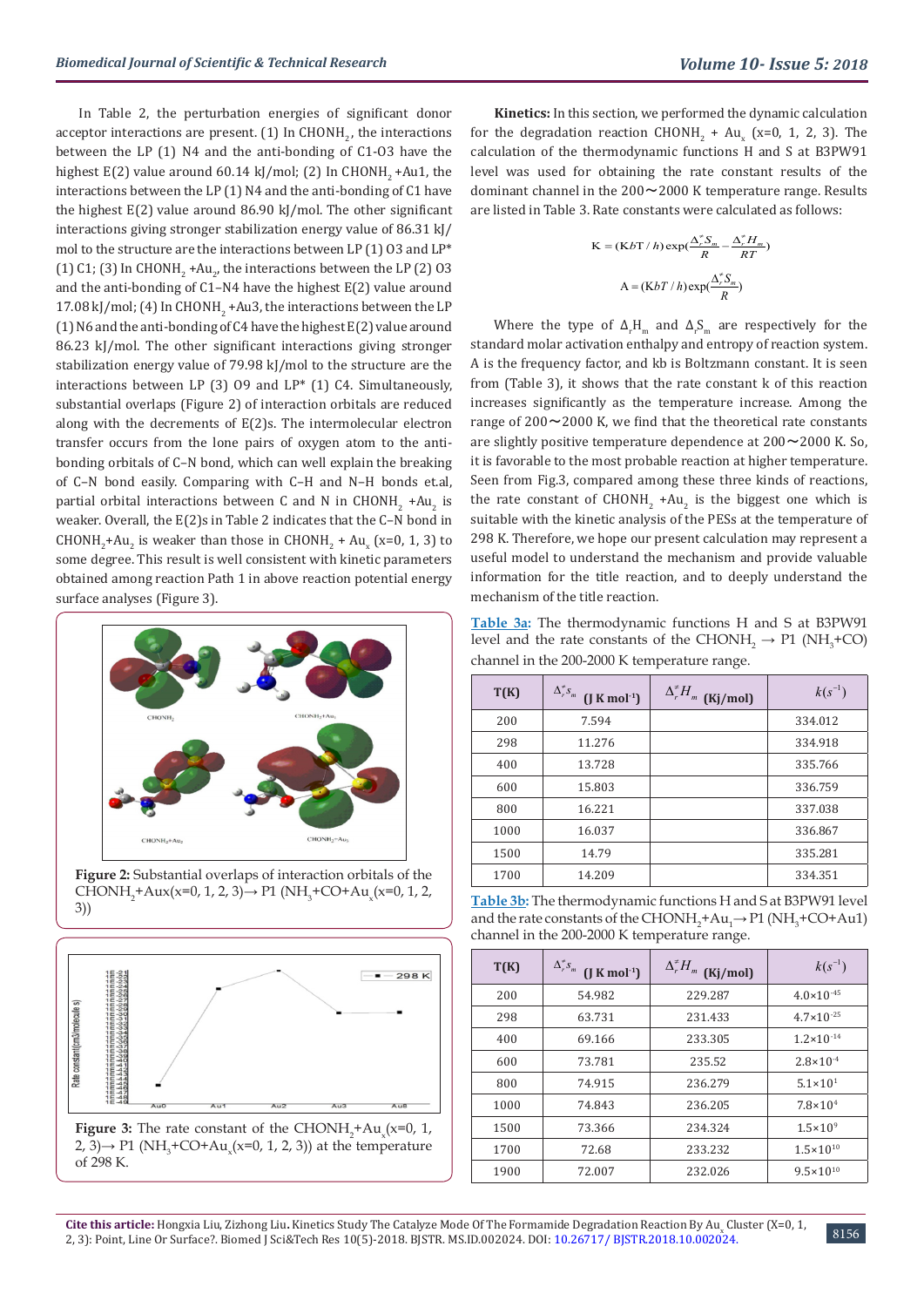**Table 3c:** The thermodynamic functions H and S at B3PW91 level and the rate constants of the CHONH<sub>2</sub>+Au<sub>2</sub> $\rightarrow$  P1 (NH<sub>3</sub>+CO+Au<sub>2</sub>) channel in the 200-2000 K temperature range.

| T(K) | $\Delta_r^{\neq} s_m$<br>$(J K mol-1)$ | $\Delta_r^* H_m$ (Kj/mol) | $k(s^{-1})$           |
|------|----------------------------------------|---------------------------|-----------------------|
| 200  | 21.853                                 | 195.979                   | $3.8 \times 10^{-38}$ |
| 298  | 26.016                                 | 197.003                   | $4.2 \times 10^{-21}$ |
| 400  | 28.769                                 | 197.951                   | $3.7 \times 10^{-12}$ |
| 600  | 30.92                                  | 198.976                   | $2.4 \times 10^{-3}$  |
| 800  | 31.041                                 | 199.036                   | $7.0 \times 10^{1}$   |
| 1000 | 30.455                                 | 198.503                   | $3.5 \times 10^{4}$   |
| 1500 | 28.38                                  | 195.903                   | $1.4 \times 10^8$     |
| 1700 | 27.568                                 | 194.608                   | $1.0 \times 10^{9}$   |
| 1900 | 26.803                                 | 193.231                   | $4.8 \times 10^{9}$   |
| 2000 | 26.439                                 | 192.525                   | $9.4 \times 10^{9}$   |

**Table 3d:** The thermodynamic functions H and S at B3PW91 level and the rate constants of the CHONH<sub>2</sub>+Au<sub>3</sub> $\rightarrow$  P1 (NH<sub>3</sub>+CO+Au<sub>3</sub>) channel in the 200-2000 K temperature range.

| T(K) | $\Delta_r^* s_m$<br>$(J K mol-1)$ | $\Delta_r^* H_m$ (Kj/mol) | $k(s^{-1})$           |
|------|-----------------------------------|---------------------------|-----------------------|
| 200  | 57.245                            | 259.866                   | $5.5 \times 10^{-53}$ |
| 298  | 67.086                            | 262.274                   | $2.1 \times 10^{-30}$ |
| 400  | 72.919                            | 264.283                   | $1.6 \times 10^{-18}$ |
| 600  | 77.898                            | 266.679                   | $8.9 \times 10^{-7}$  |
| 800  | 79.354                            | 267.664                   | $7.8 \times 10^{-1}$  |
| 1000 | 79.575                            | 267.853                   | $3.0 \times 10^{3}$   |
| 1500 | 78.613                            | 266.6                     | $2.1 \times 10^8$     |
| 1700 | 78.057                            | 265.718                   | $2.9 \times 10^{9}$   |
| 1900 | 77.496                            | 264.704                   | $2.3 \times 10^{10}$  |
| 2000 | 77.212                            | 264.155                   | $5.7 \times 10^{10}$  |

# **Conclusion**

We have presented a detailed investigation on the related energy and multi-channel  $CHONH<sub>2</sub>$  degradation reaction potential energy surface under the catalysis of  ${\rm Au}_{\rm x}$  (x=0, 1, 2, 3) cluster and its dynamic characterization using a detailed quantum chemical methods. The following important conclusions are obtained

a) The prediction of  $CHONH<sub>2</sub>$  degradation reaction under the catalysis of  $Au_x$  (x=0, 1, 2, 3) cluster with large positive formation enthalpy hopefully will inspire and guide catalysis efforts in this direction. NBO theory is applied to characterize the nature of the intermolecular orbital interactions in the  $CHONH<sub>2</sub> + Au<sub>x</sub>$  (x=0, 1, 2, 3). The calculation show that the maximum formation energy and thermodynamics prove that the  $CHONH_2 + Au_1$  reaction is the most possible, while kinetic and NBO analyses prove that reaction  $\text{CHONH}_{2}$  +  $\text{Au}_{2}$  is the most plausible. In summary, the rate constant of  $\mathtt{CHONH}_2$  +Au $_2$  is the biggest one which is suitable with the kinetic and NBO analysis.

b) The multi-channel  $CHONH<sub>2</sub>$  degradation reaction potential energy surface under the catalysis of  ${\rm Au}_{\rm x}$  (x=0, 1, 2, 3) cluster is performed to explore the reaction mechanism. Our calculation show that one primary channel is obtained which the H-shift

reaction can give the main product P1 ( $NH_3+CO+Au_x$  (x=0, 1, 2, 3)). And  $CHONH_2 + Au_x$  (x=0, 1, 2, 3) reaction occurs mainly in the high-temperature range which plays a more important role as the temperature increase. The present theoretical studies may provide useful information on the reaction mechanism.

c) The dynamic characterization show that the theoretical rate constants are slightly positive temperature dependence at 200~2000 K. The rate constant k of this reaction increases significantly as the temperature increase. The analyses consistently support the notion that the formamide degradation reaction can be catalyzed by singlet atom whatever point, line and surface in catalysts. Until now, there are no experimental studies available to verify our results, but we hope to motivate experimentalists to measure the rate constant.

### **Acknowledgement**

The project was supported by the Higher educational Scientific research projects of Inner Mongolia (NJZY030), the Natural Science Foundation of Inner Mongolia (2012MS0218), the Talent Development Foundation of Inner Mongolia, the Inner Mongolia Normal University Research Fund Project (KYZR1119, 2017ZRZD001), the Natural Science Foundation of Inner Mongolia (2014BS0206), and the Scientific research project of the Inner Mongolia colleges and Universities (NJZY030).

## **References**

- 1. [Haruta M, Kobayashi T, Sano H, Yamada N \(1987\) Novel gold catalysts for](http://www.readcube.com/articles/10.1246/cl.1987.405) [the oxidation of carbon monoxide at a temperature far below 0](http://www.readcube.com/articles/10.1246/cl.1987.405)℃. Chem [Lett 16: 405-408.](http://www.readcube.com/articles/10.1246/cl.1987.405)
- 2. [Okumura M, Fujitani T, Huang JH, Ishida TA \(2015\) Career in catalysis:](https://pubs.acs.org/doi/abs/10.1021/acscatal.5b01122) [masa take haruta ACS Catal. 5: 4699-4707.](https://pubs.acs.org/doi/abs/10.1021/acscatal.5b01122)
- 3. [Takei T, Akita T, Nakamura I, Fujitani T \(2012\) Chapter one heteroge](https://www.researchgate.net/publication/277680975_Heterogeneous_Catalysis_by_Gold)[neous catalysis by gold Adv Catal. 55: 1-126.](https://www.researchgate.net/publication/277680975_Heterogeneous_Catalysis_by_Gold)
- 4. [Okumura M, Haruta M \(2016\) Interplay of theoretical calculations and](https://www.researchgate.net/publication/279234470_Interplay_of_Theoretical_Calculations_and_Experiments_for_a_Study_of_Catalysis_by_Gold) [experiments for a study of catalysis by gold Catal Today. 259\(50\): 81-86.](https://www.researchgate.net/publication/279234470_Interplay_of_Theoretical_Calculations_and_Experiments_for_a_Study_of_Catalysis_by_Gold)
- 5. [Huang JH, Akita T, Faye J, Fujitani T, Takei T, et al. \(2009\) Propene epoxi](https://onlinelibrary.wiley.com/doi/abs/10.1002/anie.200903011)[dation with dioxygen catalyzed by gold clusters. Angew Chem Int Ed 48:](https://onlinelibrary.wiley.com/doi/abs/10.1002/anie.200903011) [7862-7866.](https://onlinelibrary.wiley.com/doi/abs/10.1002/anie.200903011)
- 6. [Hashmi ASK, Hutchings G \(2006\) Gold catalysis. J Chem Int Ed, 45: 7896-](https://onlinelibrary.wiley.com/doi/10.1002/anie.200602454) [7936.](https://onlinelibrary.wiley.com/doi/10.1002/anie.200602454)
- 7. [Huang JH, Takei T, Ohashi H, Haruta M \(2012\) Propene epoxidation with](https://www.researchgate.net/publication/257373951_Propene_epoxidation_with_oxygen_over_gold_clusters_Role_of_basic_salts_and_hydroxides_of_alkalis) [oxygen over gold clusters: Role of basic salts and hydroxides of alkalis.](https://www.researchgate.net/publication/257373951_Propene_epoxidation_with_oxygen_over_gold_clusters_Role_of_basic_salts_and_hydroxides_of_alkalis) [Appl Catal A 435: 115-122.](https://www.researchgate.net/publication/257373951_Propene_epoxidation_with_oxygen_over_gold_clusters_Role_of_basic_salts_and_hydroxides_of_alkalis)
- 8. Bailie JE, Hutchings GJ (1999) Promotion by sulfur of gold catalysts for crotyl alcohol formation from crotonaldehyde hydrogenation Chem Commun. 2151-2152.
- 9. [Corma A, Serna P \(2006\) Chemo selective hydrogenation of nitro com](https://www.ncbi.nlm.nih.gov/pubmed/16857934)[pounds with supported gold catalysts Science. 313\(5785\): 332-334.](https://www.ncbi.nlm.nih.gov/pubmed/16857934)
- 10. [Fu Q, Saltsburg H, Flytzani Stephanopoulos M \(2003\) Active nonme](http://science.sciencemag.org/content/301/5635/935)[tallic Au and Pt species on ceria-based water gas shift catalyst. Science](http://science.sciencemag.org/content/301/5635/935) [301\(5635\): 935-938.](http://science.sciencemag.org/content/301/5635/935)
- 11. [Carrettin S, Guzman J, Corma A \(2005\) Supported gold catalyzes the ho](https://onlinelibrary.wiley.com/doi/full/10.1002/anie.200462560)[mocoupling of phenylboronic acid with high conversion and selectivity.](https://onlinelibrary.wiley.com/doi/full/10.1002/anie.200462560) [Angew Chem Int Ed 44: 2242-2245.](https://onlinelibrary.wiley.com/doi/full/10.1002/anie.200462560)
- 12. [Hughes MD, Xu YJ, Jenkins P, McMorn P, Landon P, et al. \(2005\) Tunable](https://www.nature.com/articles/nature04190) [gold catalysts for selective hydrocarbon oxidation under mild condi](https://www.nature.com/articles/nature04190)[tions. Nature 437: 1132-1135.](https://www.nature.com/articles/nature04190)

8157